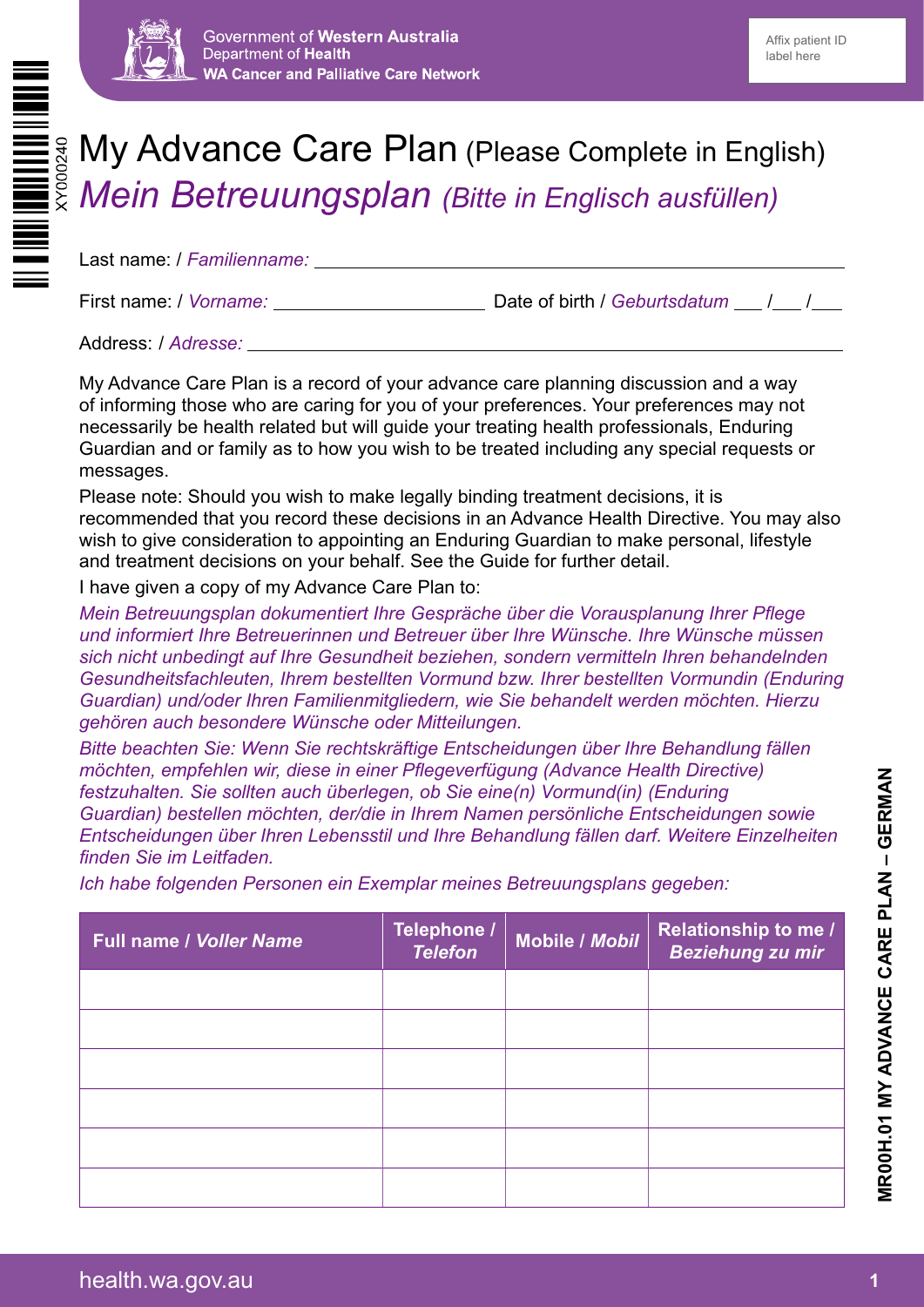# **I have completed one or more of the following:** *Ich habe eines oder mehrere der folgenden Dokumente erstellt:*

| <b>Advance Health Directive</b><br><b>Pflegeverfügung</b>                 | Yes/No (please circle)<br>Ja/Nein (Zutreffendes bitte einkreisen) |  |  |  |                                                                         |                                                                                                                                                       |
|---------------------------------------------------------------------------|-------------------------------------------------------------------|--|--|--|-------------------------------------------------------------------------|-------------------------------------------------------------------------------------------------------------------------------------------------------|
| A copy can also be obtained from: / Ein Exemplar ist auch erhältlich von: |                                                                   |  |  |  |                                                                         |                                                                                                                                                       |
|                                                                           |                                                                   |  |  |  |                                                                         |                                                                                                                                                       |
|                                                                           |                                                                   |  |  |  | <b>Enduring Power of Guardianship</b><br><b>Vormundschaftsverfügung</b> | ,我们也不能会在这里,我们的人们就会在这里,我们的人们就会在这里,我们的人们就会在这里,我们的人们就会在这里,我们的人们就会在这里,我们的人们就会在这里,我们的<br>Yes/No (please circle)<br>Ja/Nein (Zutreffendes bitte einkreisen) |
|                                                                           |                                                                   |  |  |  |                                                                         |                                                                                                                                                       |
| A copy can also be obtained from: / Ein Exemplar ist auch erhältlich von: |                                                                   |  |  |  |                                                                         |                                                                                                                                                       |
|                                                                           |                                                                   |  |  |  |                                                                         |                                                                                                                                                       |
|                                                                           |                                                                   |  |  |  |                                                                         |                                                                                                                                                       |
| <b>Enduring Power of Attorney</b><br><b>Vorsorgevollmacht</b>             | Yes/No (please circle)<br>Ja/Nein (Zutreffendes bitte einkreisen) |  |  |  |                                                                         |                                                                                                                                                       |
|                                                                           |                                                                   |  |  |  |                                                                         |                                                                                                                                                       |
| A copy can also be obtained from: / Ein Exemplar ist auch erhältlich von: |                                                                   |  |  |  |                                                                         |                                                                                                                                                       |
|                                                                           |                                                                   |  |  |  |                                                                         |                                                                                                                                                       |
|                                                                           |                                                                   |  |  |  |                                                                         |                                                                                                                                                       |
| Will<br><b>Testament</b>                                                  | Yes/No (please circle)<br>Ja/Nein (Zutreffendes bitte einkreisen) |  |  |  |                                                                         |                                                                                                                                                       |
|                                                                           |                                                                   |  |  |  |                                                                         |                                                                                                                                                       |
| A copy can also be obtained from: / Ein Exemplar ist auch erhältlich von: |                                                                   |  |  |  |                                                                         |                                                                                                                                                       |
|                                                                           |                                                                   |  |  |  |                                                                         |                                                                                                                                                       |
|                                                                           |                                                                   |  |  |  |                                                                         |                                                                                                                                                       |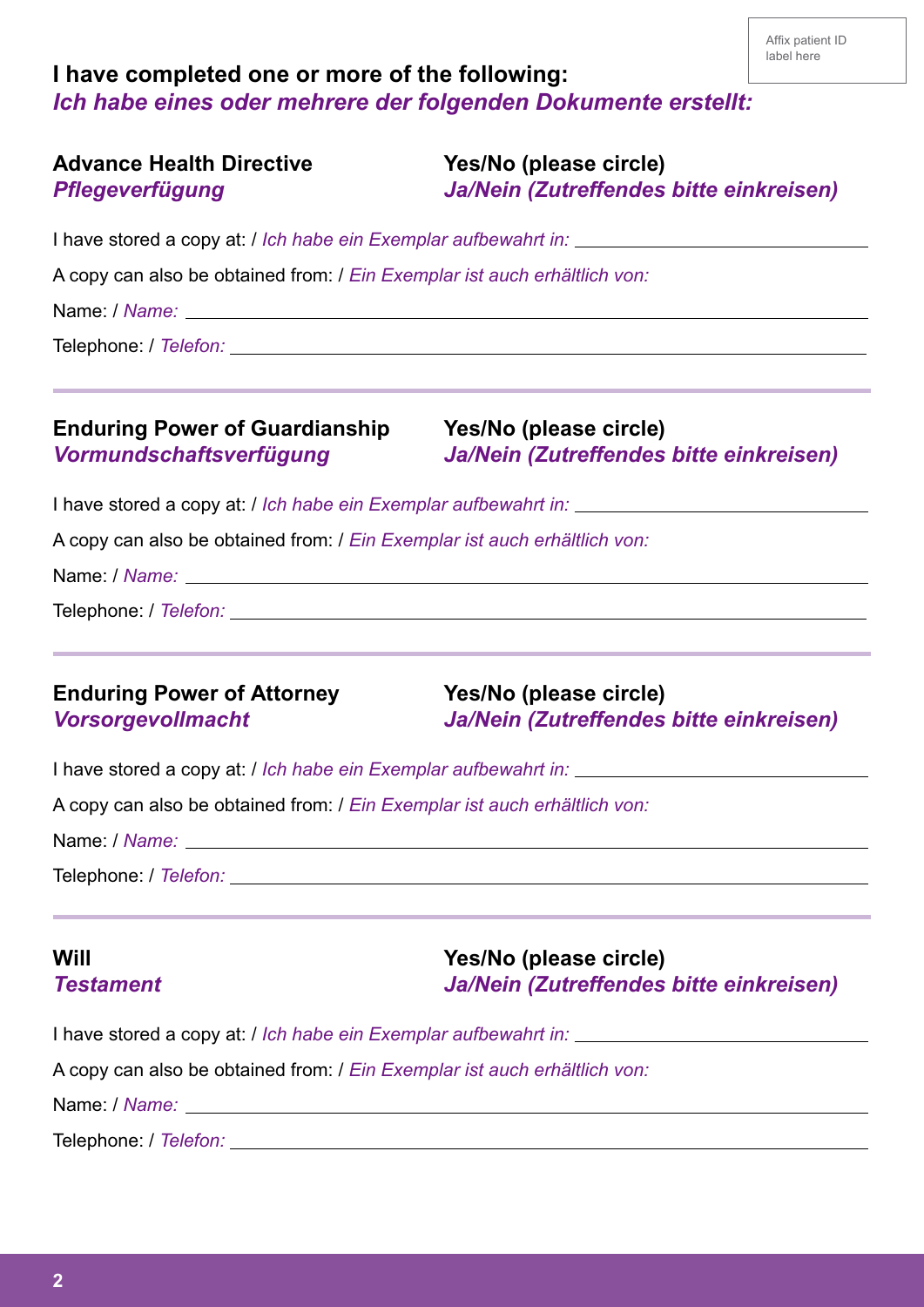### **Preferences for my future care**

 $\overline{a}$ 

 $\overline{a}$ 

L

L

 $\overline{a}$ 

 $\overline{a}$ 

These are my preferences, in relation to my future care. Please refer to the *Advance Care Planning Guide for Patients*.

#### *Wünsche für meine künftige Pflege und Betreuung*

*Dies sind meine Wünsche für meine künftige Pflege und Betreuung. Siehe bitte den Patientenleitfaden zur Vorausplanung der Pflege (Advance Care Planning Guide for Patients).*

Other outcomes of the Advance Care Planning conversation:

For example, you may have considered completing other relevant legal documents such as an Advance Health Directive or Enduring Power of Guardianship or you may have decided to become an organ donor.

*Sonstige Ergebnisse des Gesprächs über die Vorausplanung der Pflege:*

*Vielleicht haben Sie zum Beispiel überlegt, weitere Rechtsdokumente wie eine Pflegeverfügung (Advance Health Directive) oder Vormundschaftsverfügung (Enduring Power of Guardianship) zu erstellen, oder Sie möchten sich für eine Organspende zur Verfügung stellen.*

| <b>Outcome / Ergebnis</b> | <b>Description / Beschreibung</b> |  |
|---------------------------|-----------------------------------|--|
|                           |                                   |  |
|                           |                                   |  |
|                           |                                   |  |
|                           |                                   |  |
|                           |                                   |  |
|                           |                                   |  |
|                           |                                   |  |
|                           |                                   |  |